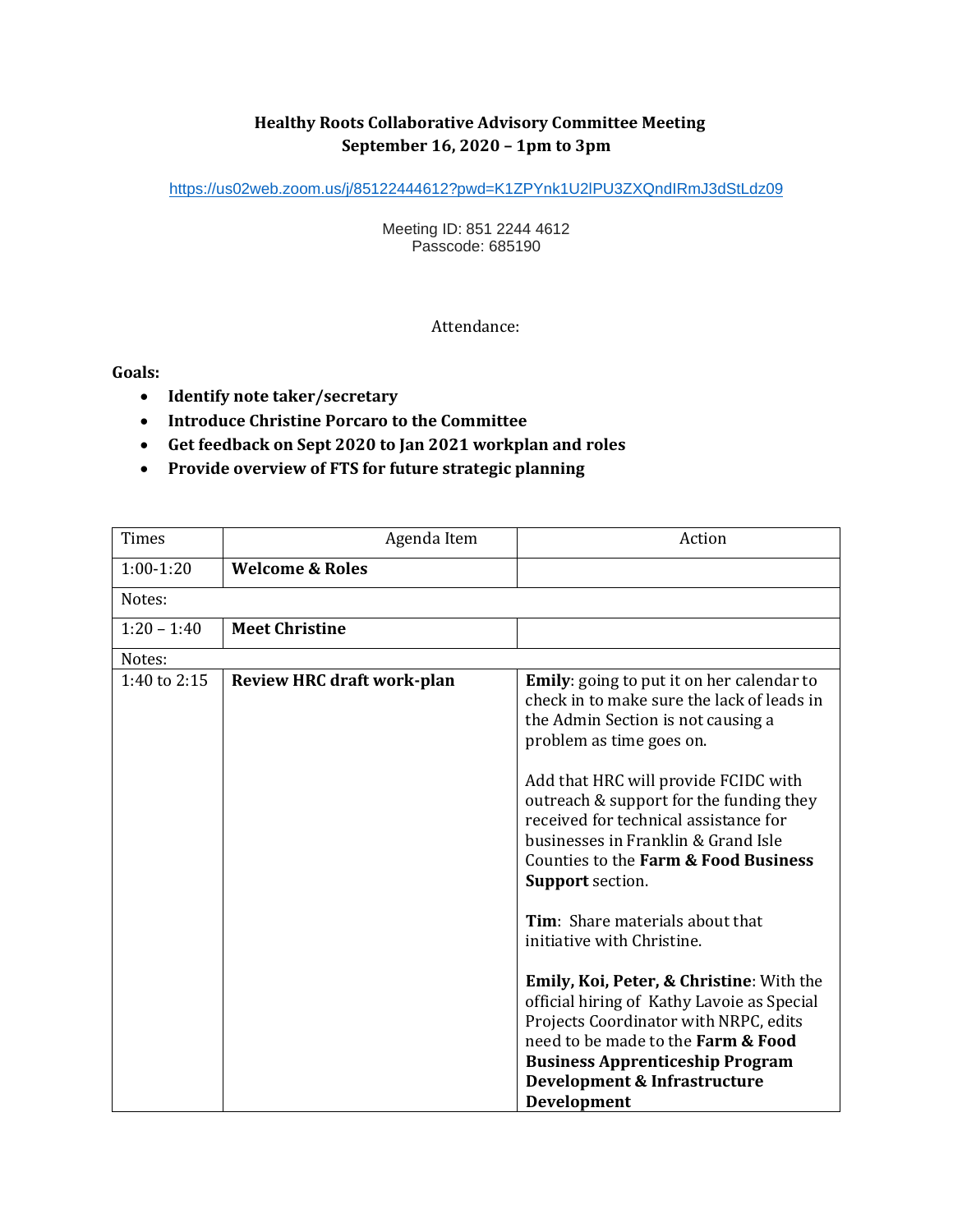| Koi, Peter, Christine: Will meet on<br>Thursday to discuss Everyone Eats and<br>work out further logistics on what HRC<br>will be doing and changes can be sent for<br>the workplan. |
|--------------------------------------------------------------------------------------------------------------------------------------------------------------------------------------|
| <b>EVERYONE:</b> If there is <b>ADDITIONAL</b><br><b>FEEDBACK on WORKPLAN</b> send them to<br>Emily and she will send them out to the<br>group. Have them in within the next week    |
|                                                                                                                                                                                      |

| $ 2:15 - 3:00$ | <b>Farm to School Overview</b> |  |
|----------------|--------------------------------|--|

#### Notes: **Notes:**

Role as note taker/secretary- Koi will continue to create the agenda and will consult with Emily before the meeting to review it. It will be sent out in advance with other documents that will be discussed at meetings.

Per NRPC practice, HRC staff needs to take notes. Christine will be the note taker during the meetings.

Starting at this meeting and moving forward, each staff person is going to report out on the programs that they are working on. This aims to reduce the weight put on Koi's shoulders and also allows each coordinator to share what they are working on and goals for the future of various programs.

# **CHRISTINE INTRODUCTION:**

**Robert Ostermeyer**: CAP agency (1 of 11 statewide) acts of a conduit for state and federal funds to support low-income families (housed under CVOEO). Work includes addressing food insecurity, fuel assistance, housing, tax preparation, Medicare & Medicaid enrollment.

**Denise Smith**: Currently, the Blueprint manager for the ACH trough Northwestern Medical Center. Worked with RISE VT at Northwestern Medical Center. Helped to create Healthy Roots. Supervisor for HRC for 3 years.

### **WORK PLAN FEEDBACK**

The plan is to collect feedback today and answer any questions. The staff will finalize the workplan over the next couple weeks and then will share the final product to the group.

Understand this document to be a LIVING DOCUMENT and will change as needed throughout time.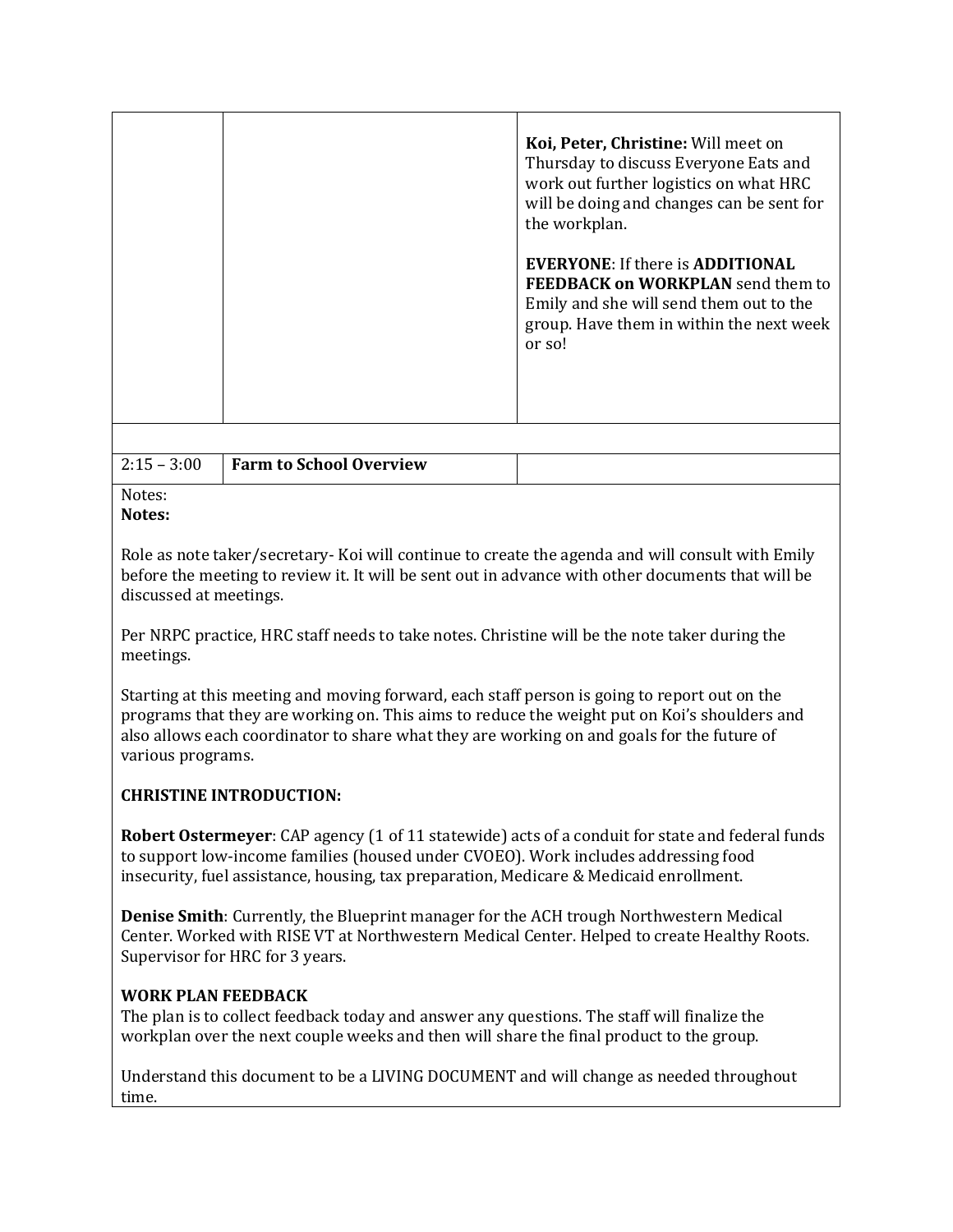## **ADMIN FEEDBACK:**

**Brad Docheff**: Topics without a distinct lead, how do those move forward and make sure they actually get done?

**Solution**: Make sure that this gets put in everyone's calendar (ACTION ITEM). A lot of the Admin stuff is on the committee and NRPCs radar so it should not fall through the cracks. Continue to monitor and make sure this is not/does not become an issue.

## **FARM & FOOD APPRENTICE PROGRAM FEEDBACK**

NRPC has hired Kathy Lavoie (as of 09/16/2020) as a Special Projects Coordinator. She comes with experience in setting up and running Apprenticeship programs. With this expertise, HRC will create edits to this section.

By the end of December 2020, HRC staff needs to decide whether the proposed launch of Spring 2021 is realistic for this program.

## **FARM & FOOD BUSINESS SUPPORT FEEDBACK**

**Tim Smith**: FCIDC has received funding to give to businesses for technical assistance that have been affected by COVID-19. FCIDC is looking for help with outreach to businesses and they will be able to pay the cost of that support (whether that support is in legal, marketing, website, etc). The key is to get the word out.

-This is for both Franklin & Grand Isle Counties.

-Money needs to be spent before **December 4th**.

-FDIDC will also have funding to support workshops that can be run for farm and food businesses. Monday could help offset the costs of those workshops and speakers. \*Still waiting on specifics of that funding.

HRC is continuing to discuss how those workshops will be held. Trying to see if there will be a hybrid of both virtual and in-person.

HRC wants to focus on being able to continue to build the network and connections between farm/food businesses. Without the ability to do the traditional mixers during this time of year, perhaps creating a virtual farm/food business forum could help continue that network and community building.

### **INFRASTRUCTURE DEVELOPMENT FEEDBACK**

VHCB came back with funding to help with creating a plan to create a cooler space but was unable to get funding for creating a business plan at the larger level of aggregation and long-term use.

They are interested in the project but are really stretching their funding and are helping in the best capacity that they can. VHCB is going to Food Funders with our story.

We may hold off on this business planning depending on seeing what sort of funding we can get for it.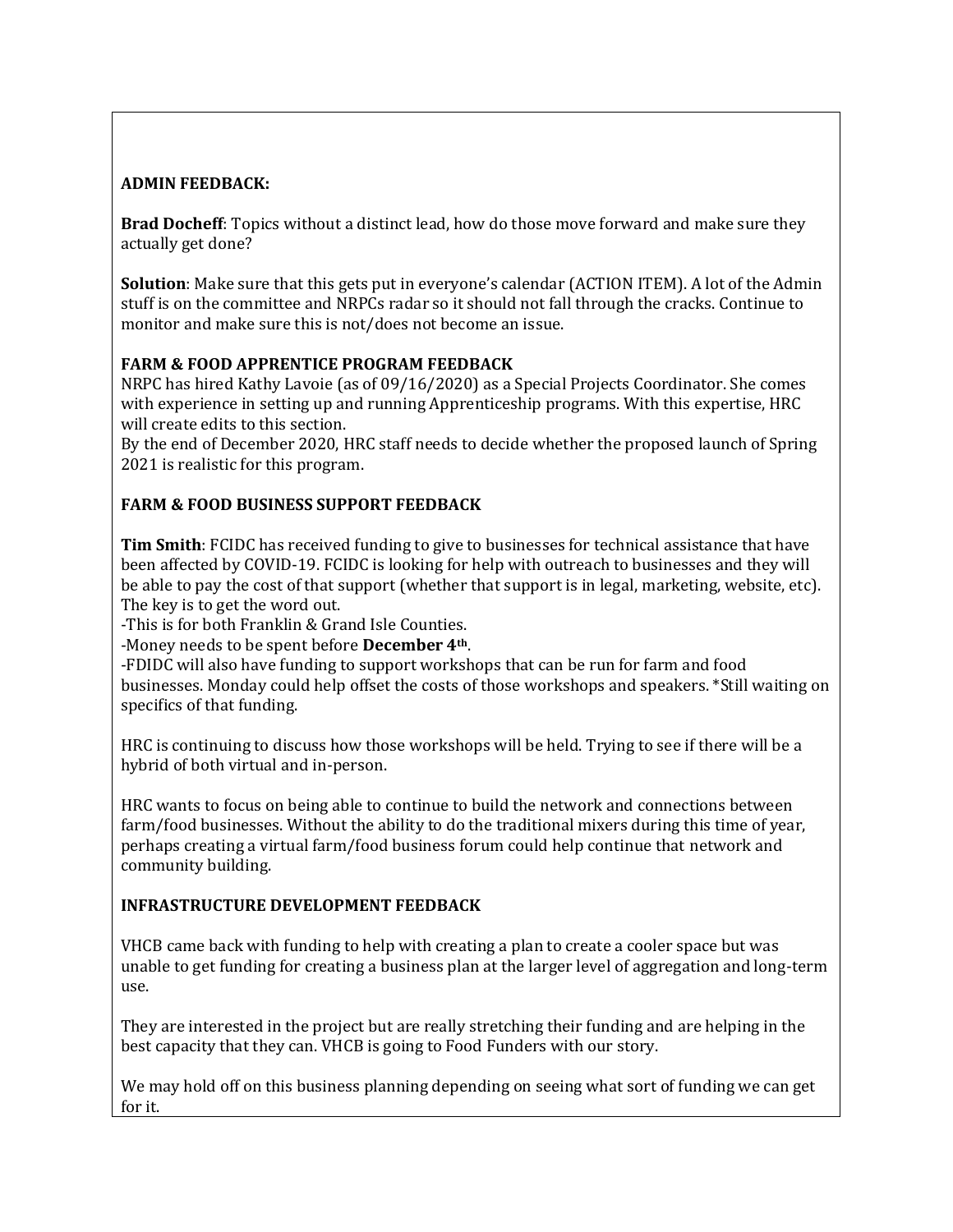Koi and Christine met with Jim Markle in St. Albans and we found out that there is a cold storage facility being built right outside of St. Albans. So this continues to be an evolving story on what the next steps should be on that project.

## **FARM TO SCHOOL FEEDBACK**

**Tim Smith**: What are some the biggest issues facing Farm to School right now?

**Rachel Huff**: There is just no time. Schools are dealing with just teaching and learning in this new landscape. So, bandwidth right now is the biggest issue.

## **FOOD ACCESS/GLEANING PROGRAM FEEDBACK**

Exact numbers for tonnage of food is currently not known (a lot of numbers are still on paper) but Peter is working on putting that together.

Koi anticipates that we will go over the 40,000 #s which would include the Farmers to Families input.

Spring had a lot of root crops, lighter gleaning in the summer but we had a huge increase in the Farmers to Families input.

### **FUNDRAISING FEEDBACK**

Koi is taking the lead on this and focused much more on those 1 on 1 relationships for fundraising and not our regular grant application outreach.

### **EVERYONE EATS FEEDBACK**

-HRC is applying to help facilitate the program in Franklin & Grand Isle Counties.

-Statewide program with funding from the Coronavirus Relief Fund.

-Needs to be spent before December 18th.

-Will provide \$10 meals through vouchers at restaurants (run through Localvore).

-Shift Meals will be doing prepared meals and will distribute those. We are still discussing about how HRC will be involved with distribution but are seeing if Peter will be managing this within Grand Isle and Franklin Counties.

-HRC is looking to be the liaison for this program by approaching restaurants to participate, encourage local purchasing (10% of products need to be locally sourced), help make voucher access equitable, and prepared meal distribution.

-7 local restaurants are interested in participating

-Christine is going to the Statewide meeting tomorrow to learn more about the program

-Koi and Christine are meeting with Shift Meals this afternoon at 3pm

-We can provide feedback based on the new information that we receive.

There is a lot of work that needs to get done very quickly and our focus needs to be on making voucher accessible and making sure we are providing food that is actually what our community wants to eat.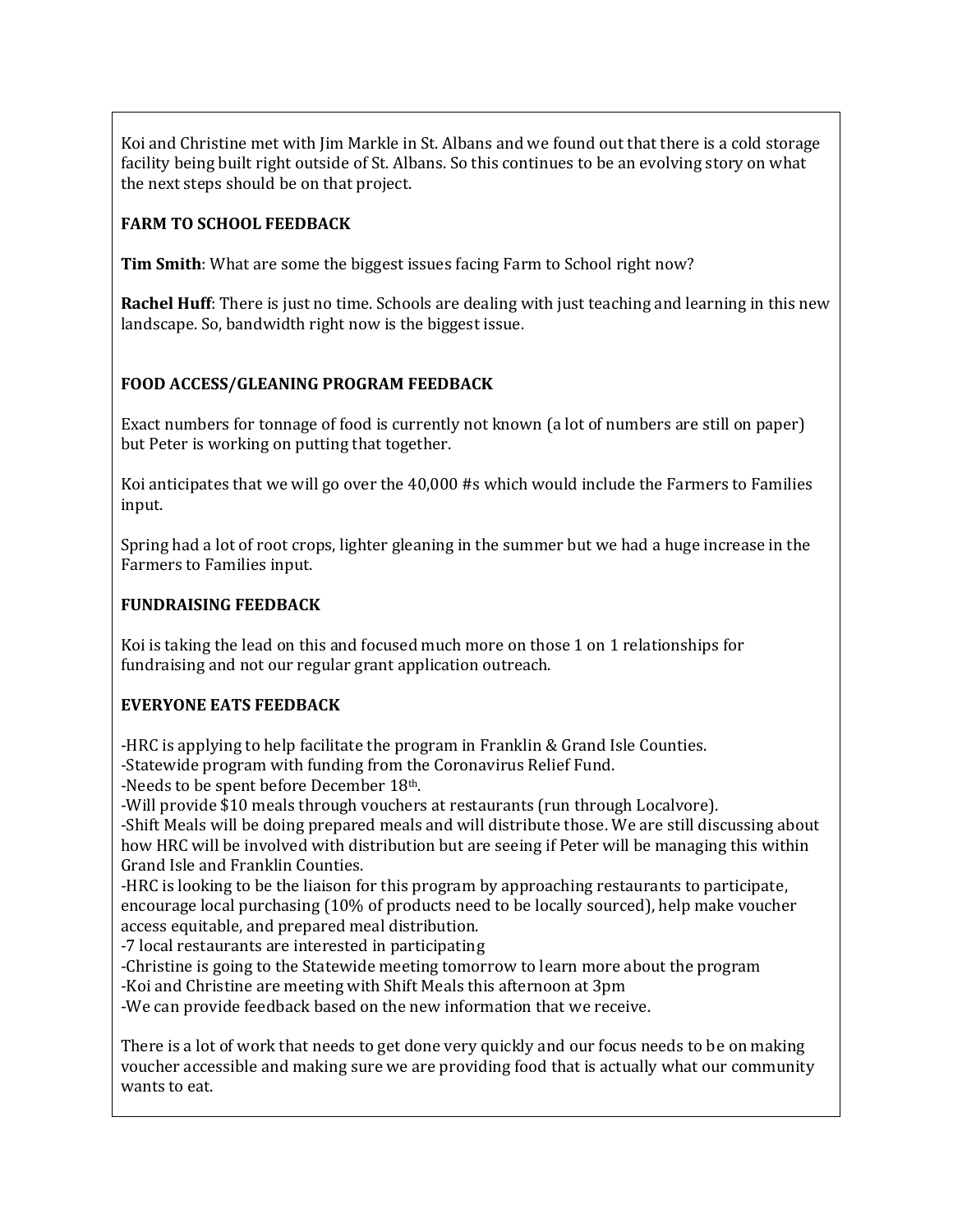Careful to spend time where we can add EQUITY!

Peter has been inquiring on deliveries about prepared meals to gauge interest. Abenaki Tribal Council was very interested (4 or 5 boxes). Richford was on board (not a lot of freezer space), Sheldon and Fairfield are on board. There is a need out there…not storing at Sheldon would be the easiest. Health Hero is an option. Peter is still waiting to hear back from Joan & Bob.

**Robert** has fully functioning chest freezers, if anyone is looking for them.

## **FARM TO SCHOOL OVERVIEW**

Koi and Rachel share the goals and outcomes of the program and give space for the committee to provide feedback!

Initial overview to start the conversation and to see how it evolves long-term. This is the most vulnerable program (contracted position/not under NRPC/funded through South Hero Land Trust)

What is our focus and how should we structure this program moving forward?

## **WHAT IS FARM TO SCHOOL IN VT?**

FTS is there to help students make informed food choices, improve and recognize the role of local farms play in communities.

FTS programs are a vital tool we can use to **promote agricultural literacy**.

Agricultural literacy is a key part of equity (access to food and health). Everyone has the right to be literate

VT has led the way in FTS. We as a state created the 3 Cs (Cafeterias, Classrooms, Communities)

Very vibrant across the state! A very integrated network with a lot of organizations taking part. HRC plays this role locally in Franklin & Grand Isle counties

### **HOW FOES HRC IMPLEMENT FTS?**

SHLT provides fiscal oversight for our FTS grants and corporate sponsorship.

Rachel Huff LLC was created in 2019, SHLT contracts with Rachel to take conduct 70% of the work.

HRC, Rachel, SHLT make up FTS Team

Funding is primarily through the state.

Rachel has been able to work with the fluctuating budget from year to year!

**PRE-COVID GOALS** Hold 2-3 curriculum workshops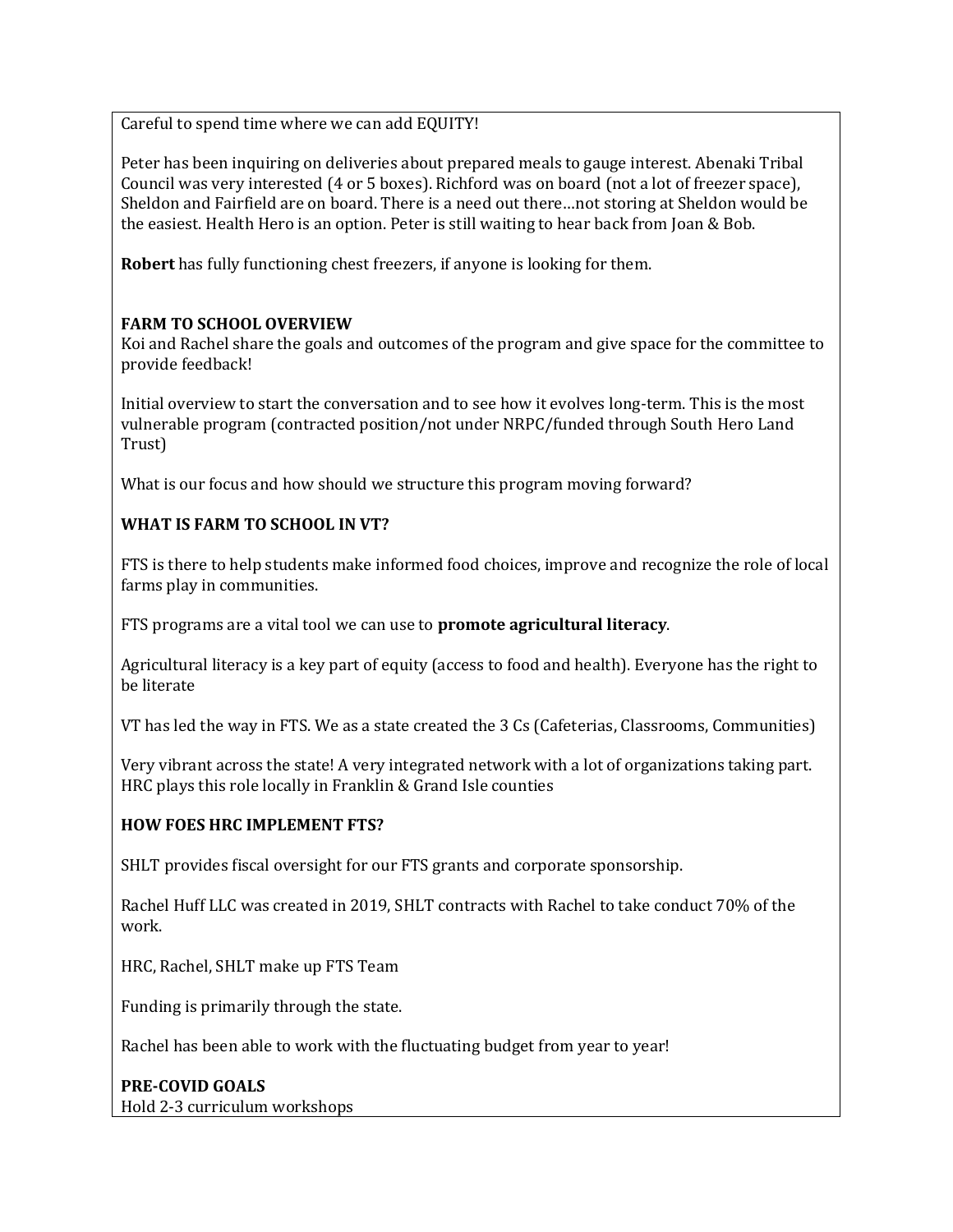-provide training and local food purchasing support

-Coach 3 schools from 3 school districts through VT FEED FTS Institute

-Conduct farmer visits to school & gleaning field trips

-Provide cooking, taste test and garden activities

-Begin to engage HS students

## **ACCOMPLISHMENTS**

-Connected 3 schools to 3 growers

-Provided garden support to 3 schools

-Taste tests and cooking classes reached 300 kids & 10 educators in 2 school districts

-Hosted 10 farm field trips reaching 185 kids, 12 educators, 8 farm

-Coaching 6 schools

-Held 2 virtual curriculum trainings with Shelburne Farms reaching 26 educators.

-Brought 18 FTS enthusiasts together at our fall gathering

-Conducted Smarter Lunchroom Assessments with Hunger Free Vt at 2 schools

-Sent 3,000 seed packets home with school meals and shared educational videos

# **PIVOT PLAN**

-Go Virtual! Create virtual content for classrooms to maintain connections to farms, farmers and their own school kitchens.

-Contribute to and connect folks to monthly themes and calendars of FTS activities: SHLT, Harvest of the Month, Rise VT Themes of the month.

-Facilitate virtual communities of practice for educators and isolated independent school nutrition staff. Develop virtual educator trainings in collaboration with VT FTS Network.

-Provide resources: Connect school nutrition staff to necessary resources.

-Connect the community to monthly calendars of activities.

-Provide resources to support outdoor education.

-Connect educators and school nutrition staff to virtual workshops and PD opportunities.

### -**Maintain Relationships and Energy!**

Support and maintain existing local purchasing relationships. Celebrate school nutrition programs, Support FTS team, provide on the ground help for gardens and gleaning

### **CURRENT FUNDING**

NOFA USDA grant VAAFM Coaching grant (Vermont Agency of Ag) VAAFM USDA grant-extension AOE Curriculum training grant Annual Abbey group contribution EDA grant

EDA STEM Apprenticeship Program Collaboration with Healthy Roots, CCV, Cold Hollow and NWCTC -Pilot year serves 6 students -Students get position at farm or food business for 2 years Dual enrollment credit -Spring 2021? Still deciding

### **Question:**